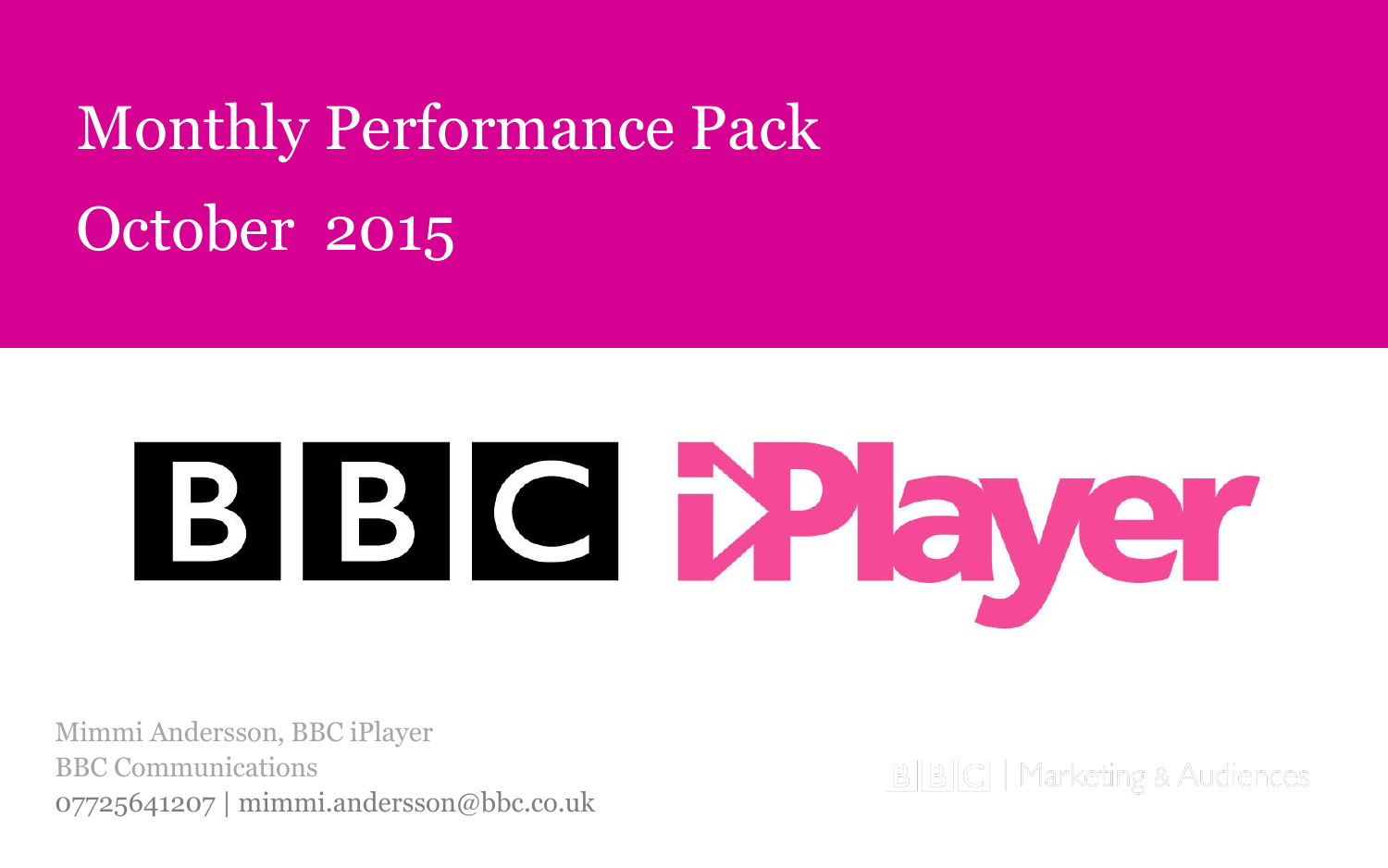# Monthly summary – October 2015

- 313 million TV and radio requests for programmes on BBC iPlayer in October. As the nights draw in, TV increases in appeal and there were 15m more TV requests than in October last year.
- Requests from computers, mobiles and tablets all increased this month (up +5%, 9% and 8% respectively).
- *The Apprentice* topped the programmes list this month with Episode 2 receiving 1.9 million requests. Exclusively available on BBC iPlayer, Matt Edmondson's *Meet the Candidates* also performed well, with 1.1m requests. The stars of the Autumn schedule*, Doctor Foster* and *The Great British Bake Off* had their final episodes in October and these also performed strongly.
- *The News Quiz* proved particularly popular this month, making up four of the top five requested radio programmes. *Ken Bruce* also featured heavily as well as the usual mix of the *Radio 1* and *Radio 2 Breakfast Shows*.
- *Note: we have included September top 20 tables in this report as well as October, since data issues prevented us from publishing a report in September 2015.*

#### **Consistent with previous months:**

- The profile of BBC iPlayer users has evened out over time in terms of male/female ratio, but remains strongly under-55 in terms of age, which is younger than the typical TV viewer or radio listener's profile (although more in line with home broadband users).
- BBC iPlayer is used for TV at roughly the same time of day as linear TV viewing, although there is proportionally more daytime and late-peak use. For radio, BBC iPlayer is used far more in daytime than traditional radio listening, which peaks at breakfast-time.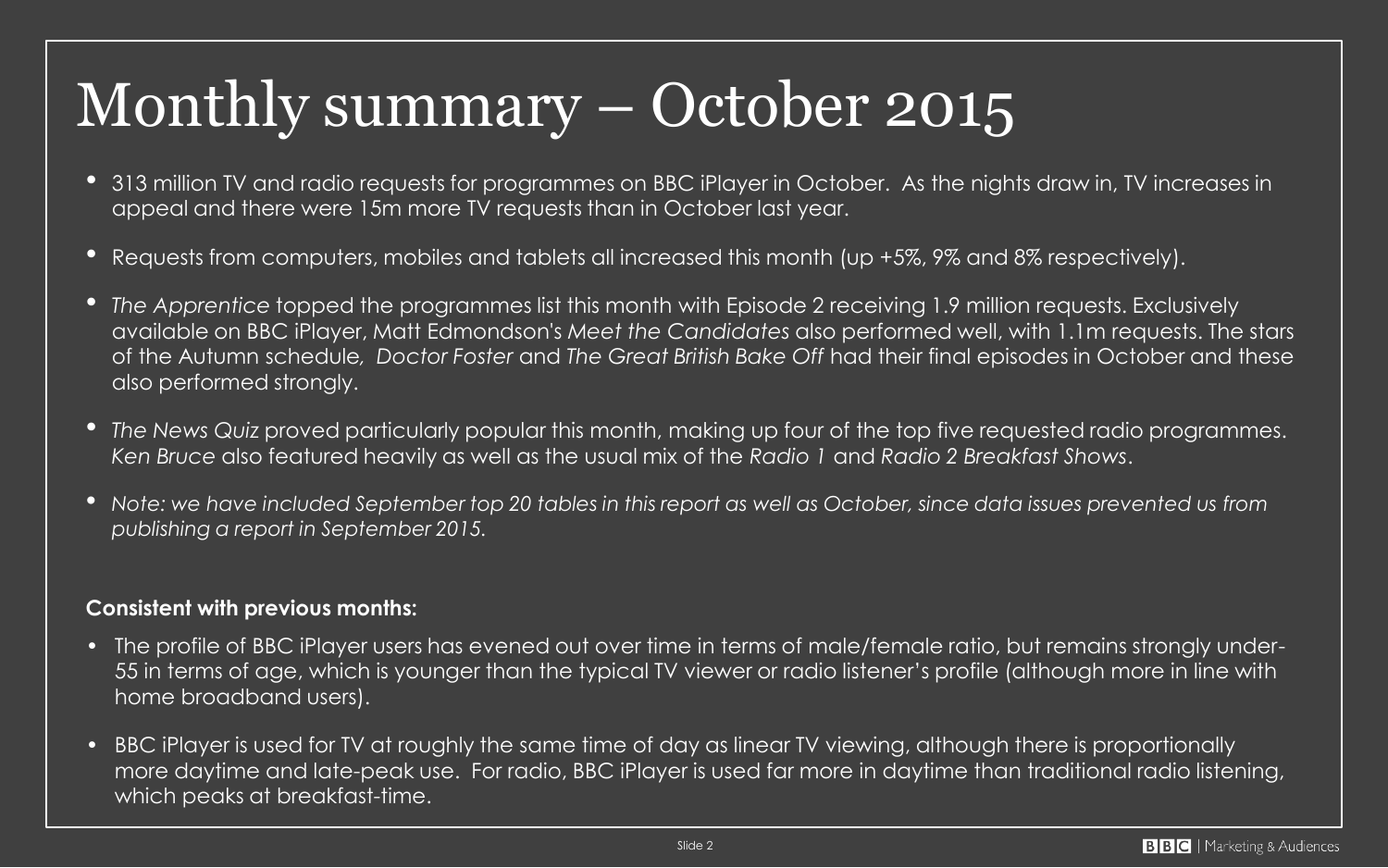# Index

| <u>Page</u> | Content                                          |
|-------------|--------------------------------------------------|
| $4 - 6$     | Monthly BBC iPlayer requests by media type       |
| 7           | Weekly BBC iPlayer unique browsers by media type |
| $8 - 10$    | Weekly requests by media and device type         |
| 11          | TV and radio requests - live vs catch-up         |
| 12          | Notes about the data in this report              |
| 13          | Top TV programmes                                |
| 14          | Top radio programmes                             |
| 15          | Top Off Schedule Episodes                        |
| 16          | Use of BBC iPlayer for TV by time of day         |
| 17          | Use of BBC iPlayer for radio by time of day      |
| 18          | Profile of BBC iPlayer users                     |
| 19          | Glossary                                         |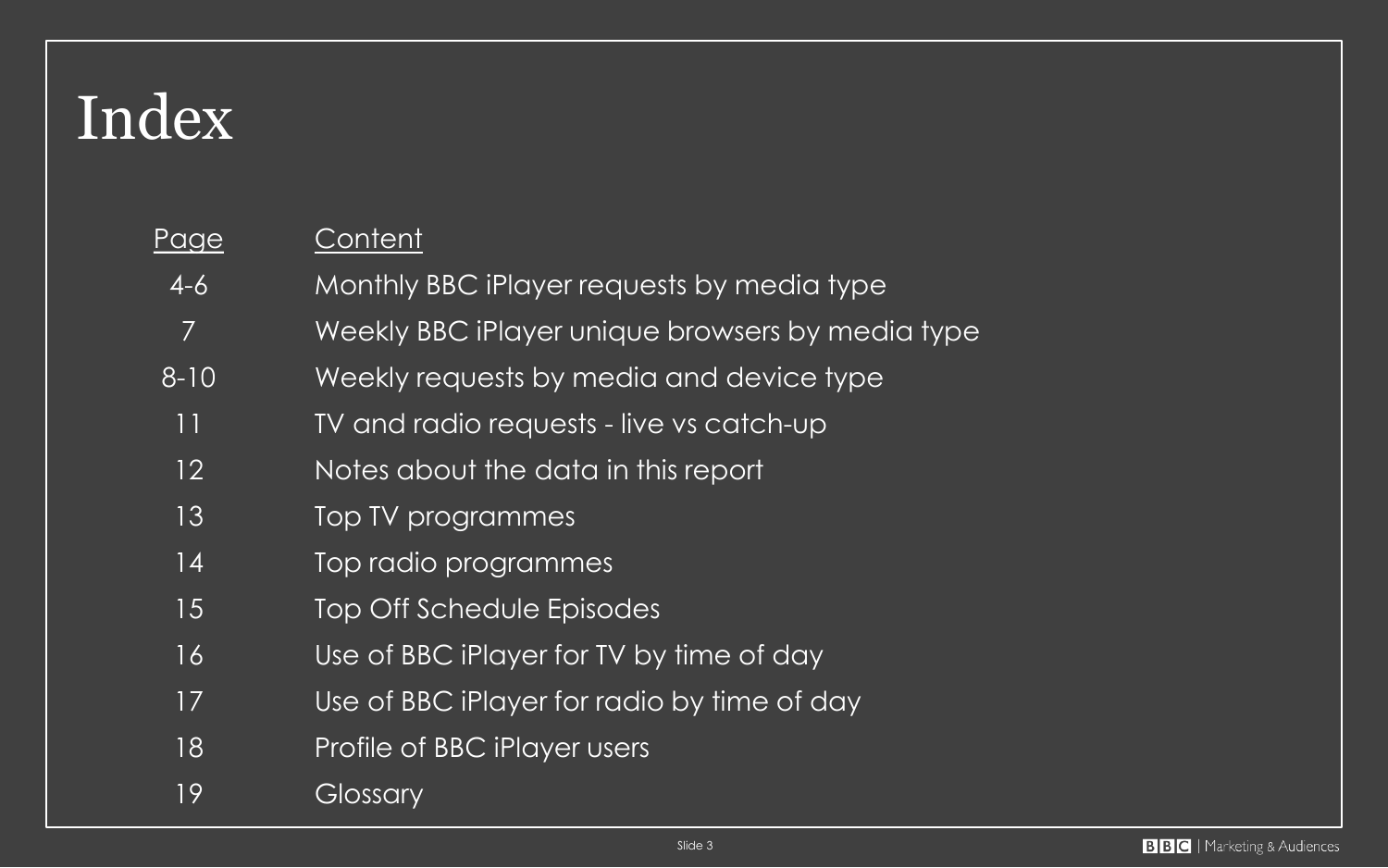# Total monthly BBC iPlayer requests across all platforms, since 2009

There were 313 million TV and radio requests for programmes on BBC iPlayer in October. As the nights draw in, TV increases in appeal and there were 15m more TV requests than in October last year. Radio requests are still being undercounted due to changes made to radio streaming services (find out more on the [BBC Internet blog\)](http://www.bbc.co.uk/blogs/internet/entries/977a1954-658f-4fb2-a23c-71680c49882f).



\* Please refer to slide 12 for guide notes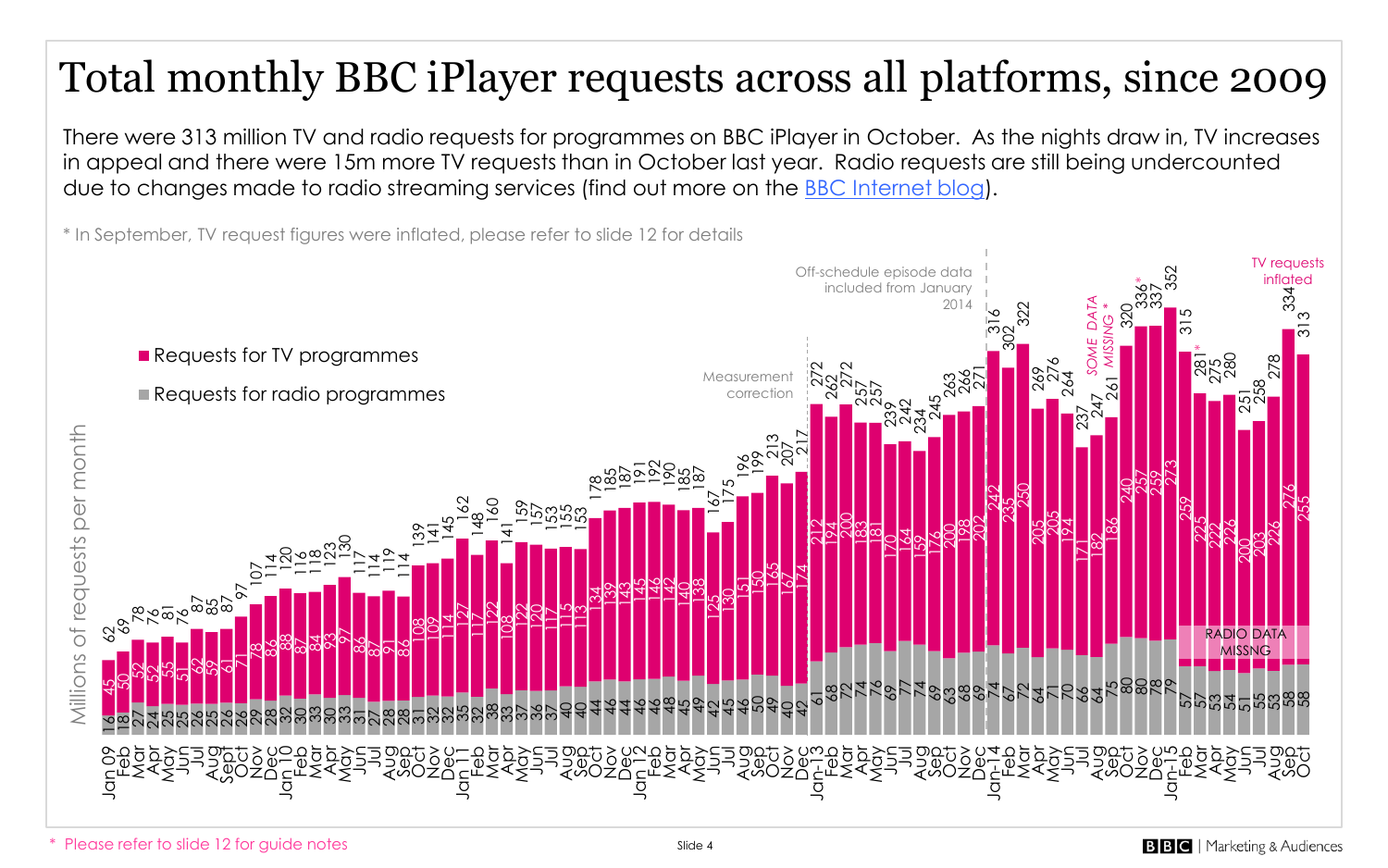# Average daily BBC iPlayer online requests

There was an average of **10.1m** daily requests on BBC iPlayer in October, with radio requests remaining stable month on month. TV requests were inflated in September – see slide 12 for details – but compared to October 2014, the daily number of TV requests is up by half a million. TV requests

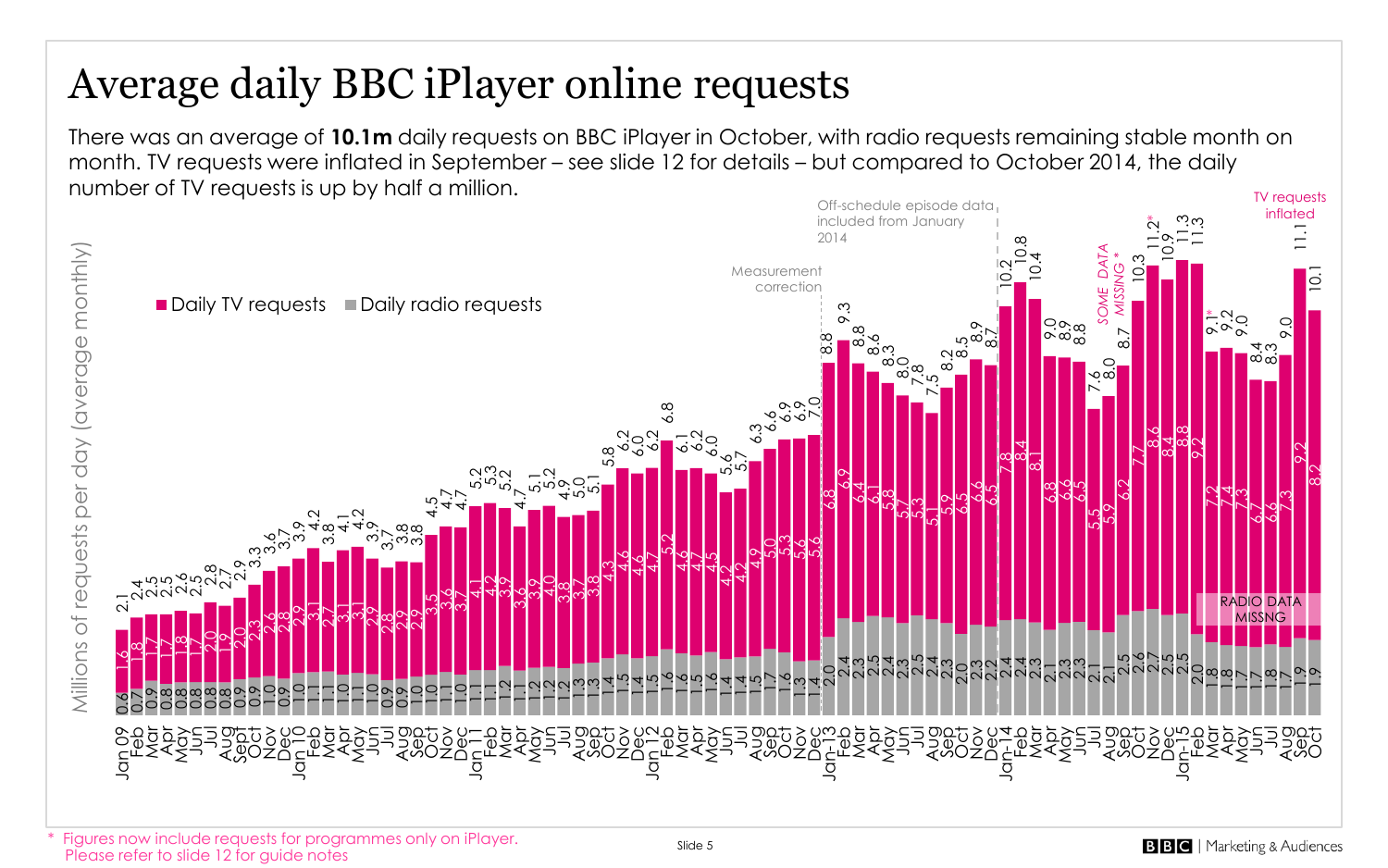# TV only: Monthly requests to BBC iPlayer year-on-year

This shows the **seasonal pattern of BBC iPlayer.** Because a lot of BBC iPlayer viewing is catch-up, there is a strong link with linear TV – so highest in autumn and winter; however, major events and schedule variations cause significant monthly differences. The line for 2015 shows that October is up year on year, and up by more than 50m compared to June this year.

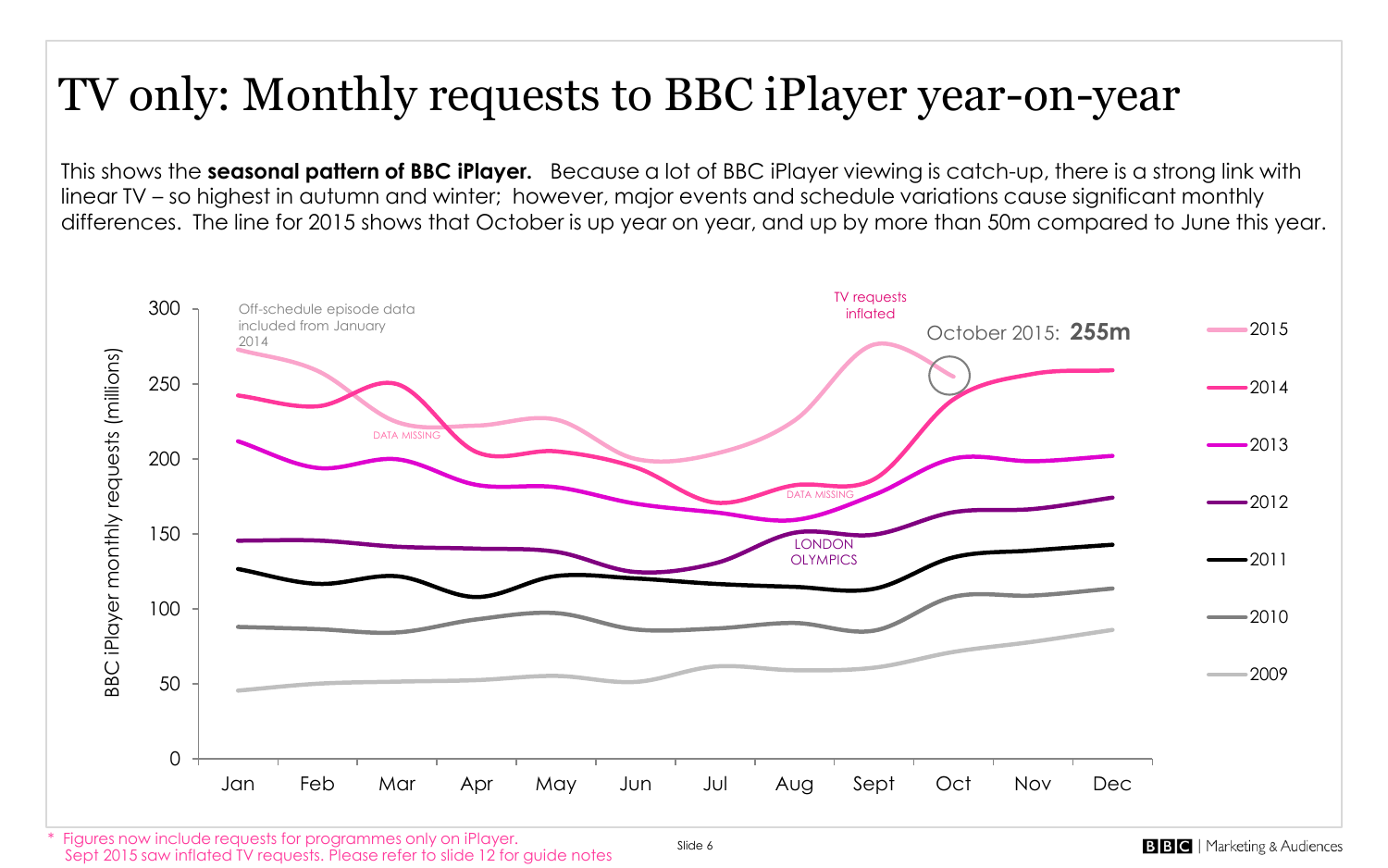# Weekly unique browsers to BBC iPlayer

As well as measuring the number of requests for programmes, we also measure unique browsers to BBC iPlayer. "Unique browsers" is an industry-standard measure of unique devices/web browsers (not individuals) accessing a service. If a person uses a different device at work and at home, or uses two different browsers on one computer, they would count as two unique browsers. Conversely, if multiple users watch or listen on the same device/browser, only one unique browser would be counted.

In October 2015, there were an average of **18.6m** unique browsers per week to BBC iPlayer (TV and Radio).

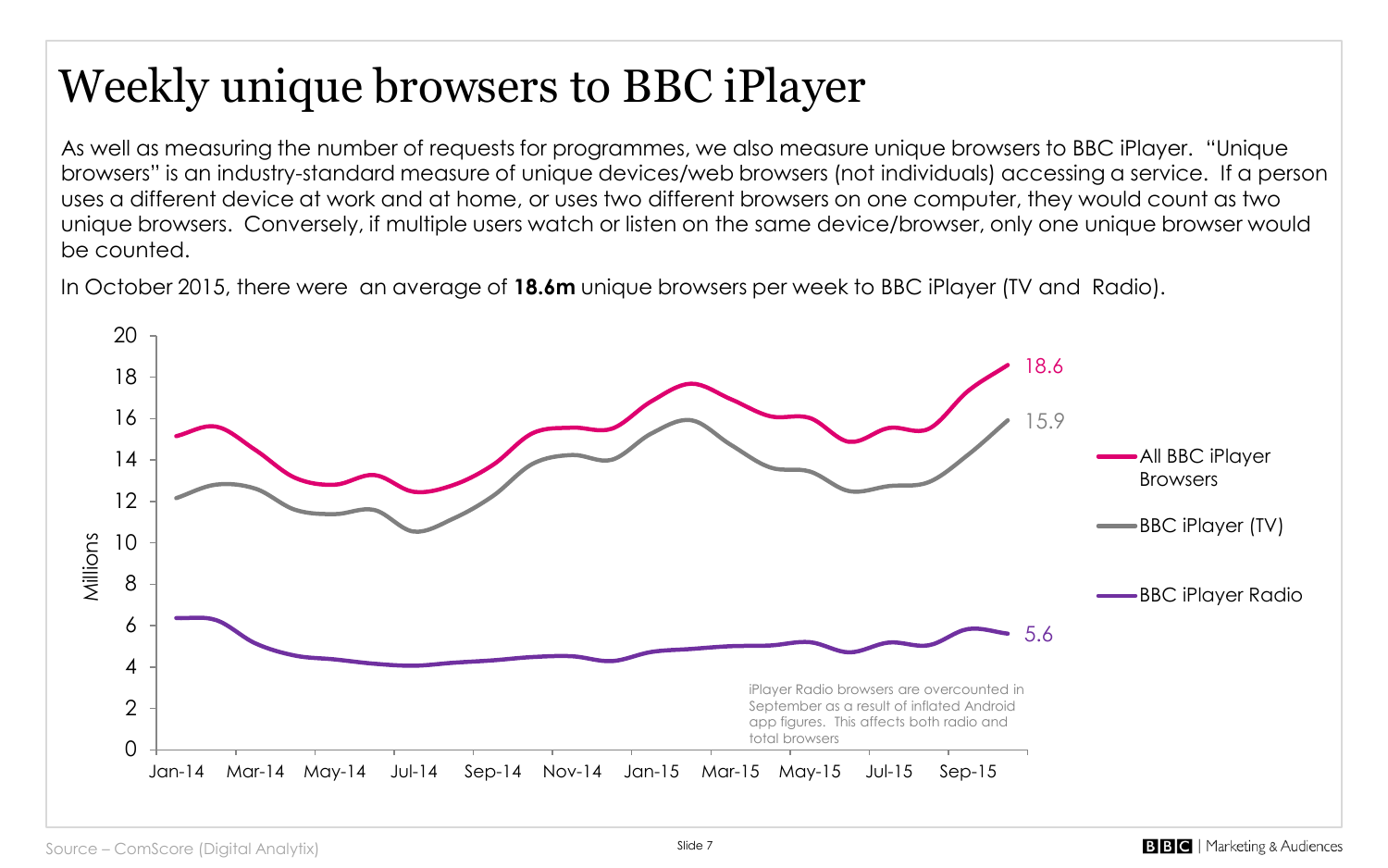# **TV and radio:** Requests for programmes by device type

There were **313 million TV and radio requests** for programmes on BBC iPlayer in October. Requests from computers, mobiles and tablets all increased this month (up +5%, 9% and 8% respectively).



#### Notes:

**Internet TV / connected devices** include Freeview and Freesat smart TVs, set-top-boxes and devices like Roku and blu-ray DVD players. **TV platform operators** include Virgin Media, Sky, YouView and BT Vision. **Games consoles** comprise Sony Playstation, Nintendo Wii and Microsoft XBox. **Unknown devices** are historically mostly due to online radio services such as the TuneIn radio app, or more recently due to changes to TV devices.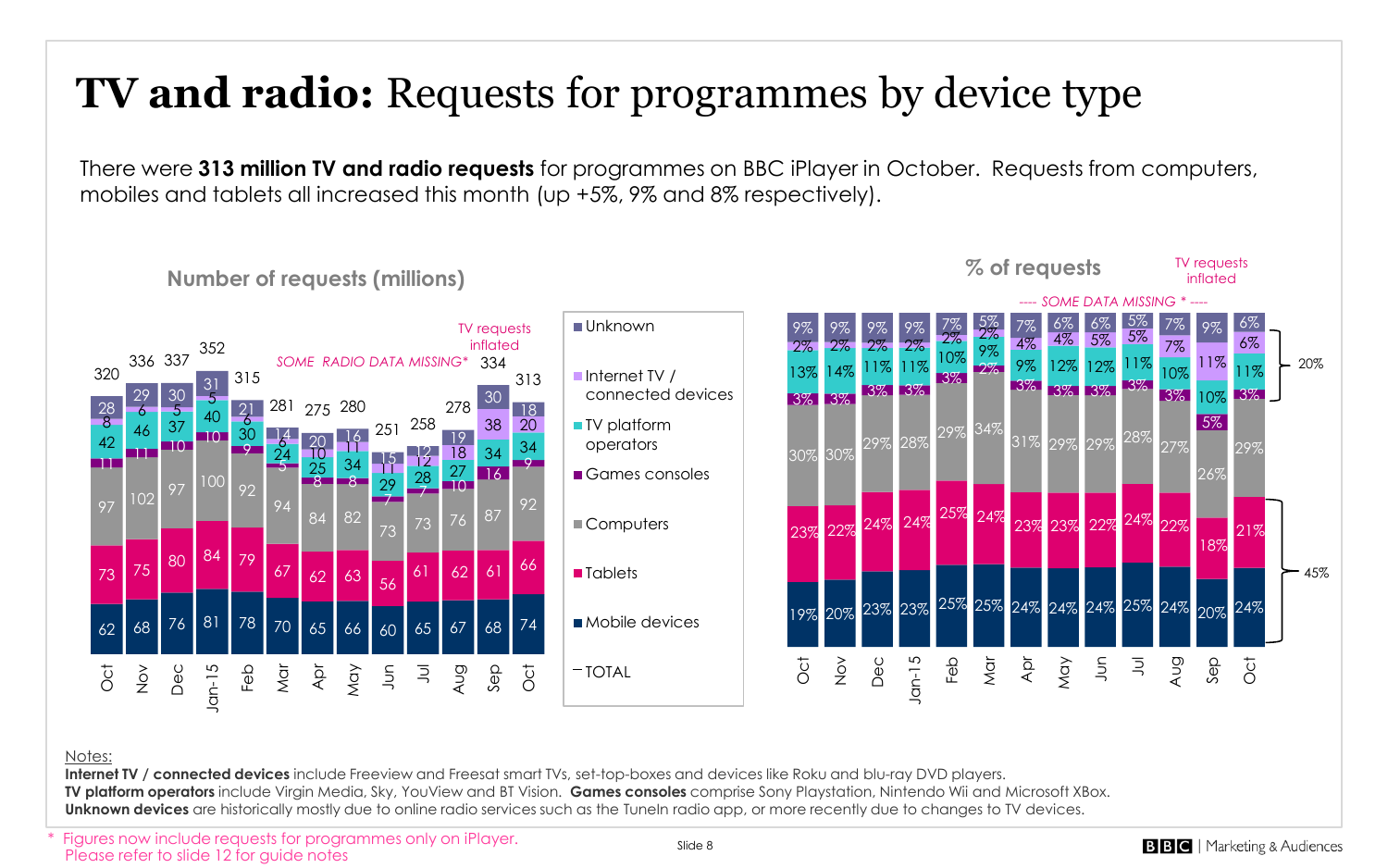### **TV only:** Requests for programmes across BBC iPlayer by device type

Requests increased across almost all devices compared to September (the exceptions being on TVs and consoles where requests were artificially inflated in September).



#### Notes:

**Internet TV / connected devices** include Freeview and Freesat smart TVs, set-top-boxes and devices like Roku.

**TV platform operators** include Virgin Media, Sky, YouView and BT Vision. **Games consoles** comprise Sony Playstation, Nintendo Wii and Microsoft XBox.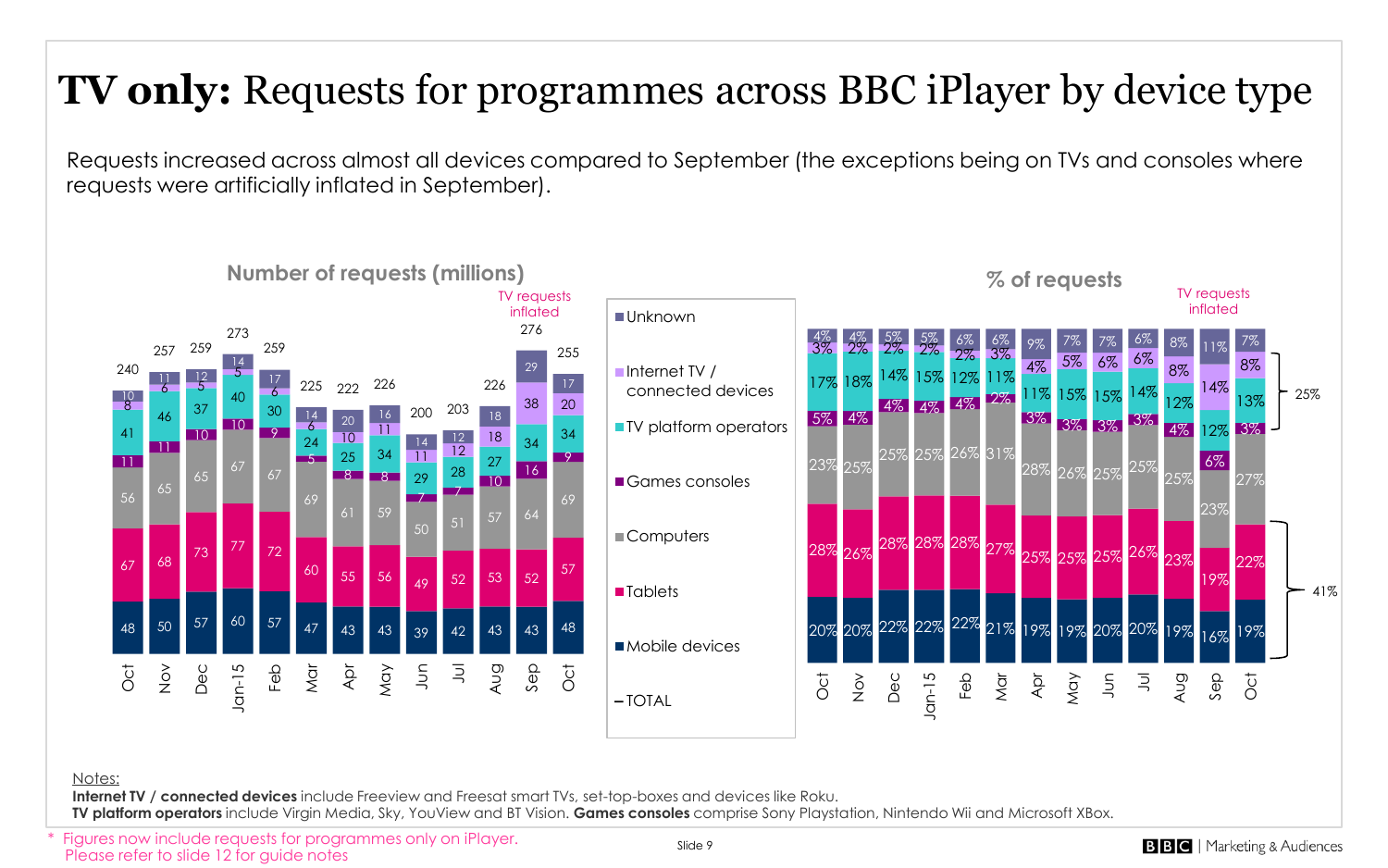### **Radio only:** Requests for programmes across BBC iPlayer by device type

There were **58m radio requests** recorded in October, though some data is not being counted following changes to radio streaming - find out more here: <http://www.bbc.co.uk/blogs/internet/entries/977a1954-658f-4fb2-a23c-71680c49882f>



#### Notes:

**Internet TV / connected devices** include Freeview and Freesat smart TVs, set-top-boxes and devices like Roku and blu-ray DVD players. **TV platform operators** include Virgin Media, Sky, YouView. **Games consoles** comprise Sony Playstation, Nintendo Wii and Microsoft XBox. **Unknown devices** are historically mostly due to online radio services such as the TuneIn radio app, which we were unable to classify accurately by device.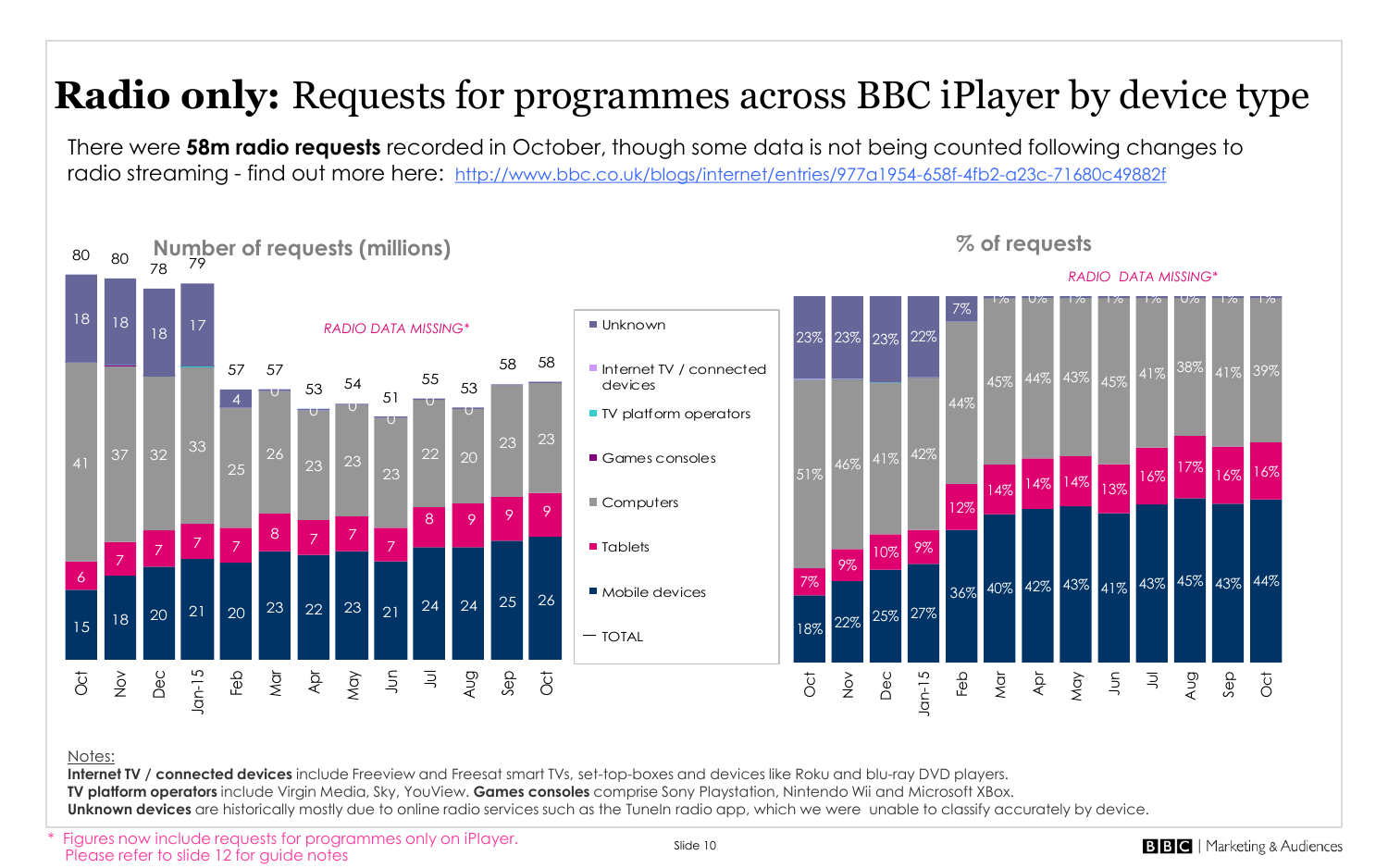# **TV and radio requests:** live vs catch-up online requests

8% of TV requests were for live TV viewing in October. *(Some live-listening radio data is missing currently, so radio trends should be treated with caution.)*



**<sup>%</sup> requests for TV programmes % requests for radio programmes**

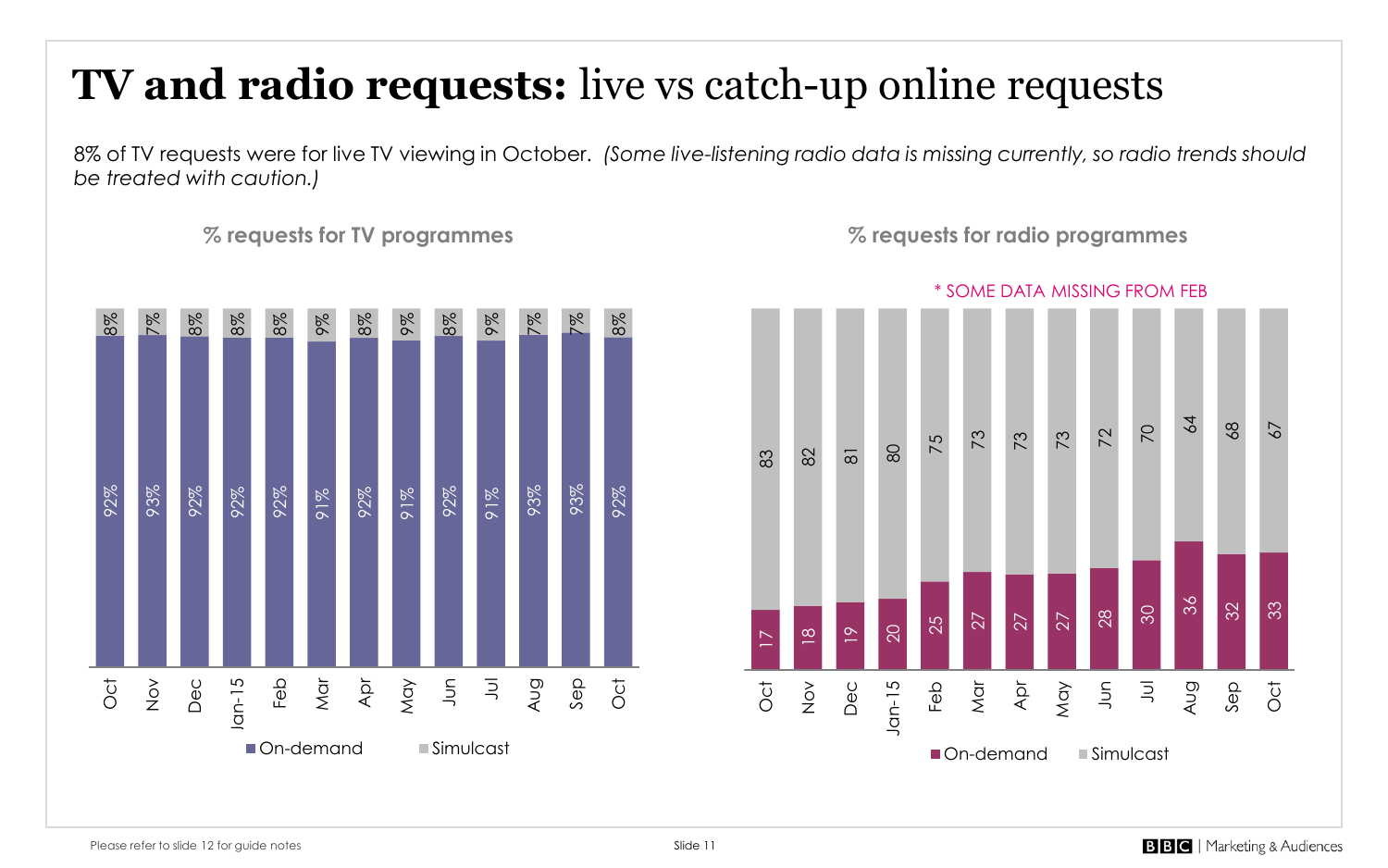# Notes for figures in this report

**TV requests were inflated between 25th August and 29th September by around 18-25%, please treat these figures with caution.**

**iPlayer Radio figures were over counted in September as a result of inflated Android app figures.**

**In August we added requests for programmes which are only on iPlayer to the totals for programmes previously shown on linear TV. On average this has boosted the totals by 2%. This data has been back-dated to January 2014.**

Some changes were made to radio streaming services in February, which has resulted in gaps in our reporting for some streams. Find out more

**Some TV request data was not captured in March 2015.** We estimate around 17m requests are missing from TV platforms in March.

**Some TV request data** is also missing for 2014 - about 3.5m requests in August and 11.5m requests in September from computer devices, and about 6m requests are missing in November, across all device types. We are not including these estimates in the graphs in this report.

The **remainder of this report excludes data** from **Virgin Media cable** and **Sky**. Virgin Media cable is not included as the data arrives later than BBC internal AV stats and Sky is treated separately as it is not currently consolidated within BBC iStats AV systems.

These notes apply to all the data in this pack and should be included as footnotes when quoting any of these figures. A **glossary** is on page 20.

- Requests data is collected via a BBC internal data warehouse (BBC iStats). The methodology adheres to industry standard guidelines as defined by JICWEBs and ABCe, with the exception that the BBC data is based on a 25% sample of users and not 100%. The BBC are working towards 100% sample over the coming months. Unique browser data is reported by the Comscore Digital Analytix tool.
- In 2009 the BBC refined its methodology for measuring AV requests, so figures for 2007/8 are not comparable.
- **Note on the top 20 lists for TV and radio episodes**: these show the most-requested individual episodes for the month, for interest, but only represent a fraction of all the episodes available on iPlayer. They are indicative only, since they do not represent total request numbers per series.
- Unless specified otherwise, figures include requests for both on-demand catch-up (streams and downloads), or views of live simulcasts. We cannot report download playback due to data privacy restrictions. All data is for the UK only and excludes listening outside the UK
- This data includes requests via BBC iPlayer on any BBC website whether on a programme, channel or station page, via the pop-out console, or on the BBC iPlayer website itself.
- This report does not include requests for web-only content (such as online news or sport coverage) only requests for full-length programmes which have been transmitted on a TV channel or radio station.
- Please quote the source of request figures as "BBC iStats".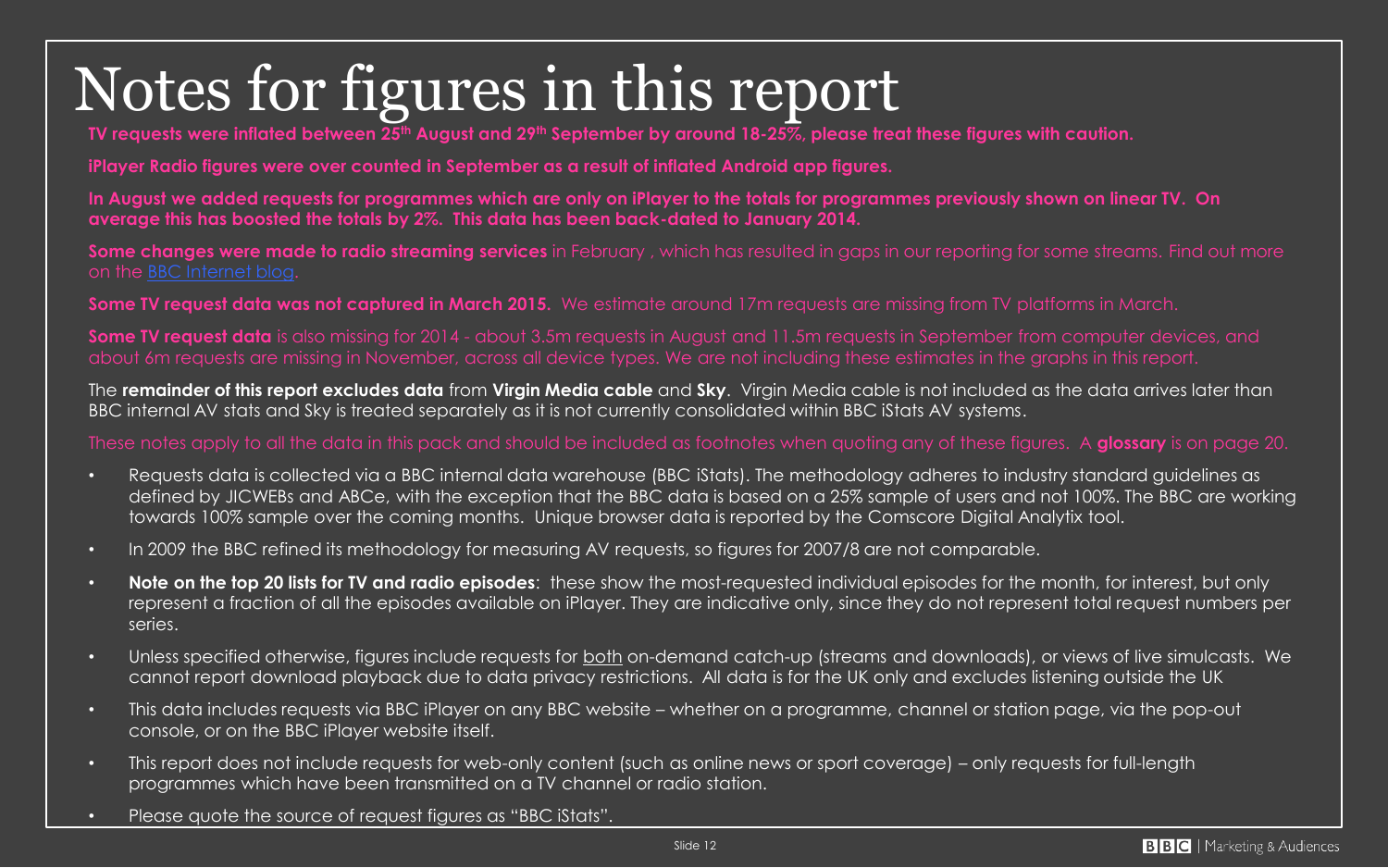### BBC iPlayer - top 20 TV episodes, October 2015 (excluding Virgin Media cable and Sky)

**The Apprentice** topped the programmes list this month with **Episode 2** receiving 1.9 million requests. Exclusively available on BBC iPlayer, Matt Edmondson's **Meet the Candidates** also performed well, with 1.1m requests. The stars of the Autumn schedule, **Doctor Foster** and **The Great British Bake Off** had their final episodes in October and these also performed strongly.

| <b>BBC iPlayer Top 20 TV episodes - All</b>    | Total requests per ep. | <b>BBC iPlayer Top 20 TV episodes -</b><br>most requested episode per series | Total requests per ep. |
|------------------------------------------------|------------------------|------------------------------------------------------------------------------|------------------------|
| The Apprentice Series 11 Episode 2             | 1,860,000              | The Apprentice Series 11 Episode 2                                           | 1,860,000              |
| Doctor Foster Episode 5                        | 1,843,000              | Doctor Foster Episode 5                                                      | 1,843,000              |
| Doctor Foster Episode 4                        | 1,825,000              | The Great British Bake Off Series 6 Episode 11                               | 1,619,000              |
| The Apprentice Series 11 Episode 1             | 1,782,000              | Doctor Who Series 9 Episode 3                                                | 1,407,000              |
| The Apprentice Series 11 Episode 3             | 1,663,000              | Strictly Come Dancing Series 13 Episode 6                                    | 1,245,000              |
| The Great British Bake Off Series 6 Episode 11 | 1,619,000              | From Darkness Episode 1                                                      | 1,210,000              |
| Doctor Who Series 9 Episode 3                  | 1,407,000              | Rooney: The Man Behind the Goals 05/10/15                                    | 1,141,000              |
| The Great British Bake Off Series 6 Episode 9  | 1,370,000              | Have I Got News for You Series 50 Episode 1                                  | 1,074,000              |
| Strictly Come Dancing Series 13 Episode 6      | 1,245,000              | EastEnders 02/10/15                                                          | 1,056,000              |
| Doctor Who Series 9 Episode 4                  | 1,237,000              | River Episode 1                                                              | 1,001,000              |
| The Apprentice Series 11 Episode 4             | 1,227,000              | The Dumping Ground Series 3 Episode 11                                       | 904,000                |
| From Darkness Episode 1                        | 1,210,000              | The Last Kingdom Episode 1                                                   | 767,000                |
| Doctor Who Series 9 Episode 5                  | 1,147,000              | Topsy and Tim Series 3 Episode 3                                             | 755,000                |
| Rooney: The Man Behind the Goals 05/10/15      | 1,141,000              | The Next Step Series 3 Episode 15                                            | 738,000                |
| The Apprentice Series 11 Meet the Candidates   | 1,121,000              | Russell Howard's Good News Series 10 Episode 1                               | 675,000                |
| Have I Got News for You Series 50 Episode 1    | 1,074,000              | Is Britain Racist? 05/10/15                                                  | 642,000                |
| EastEnders 02/10/15                            | 1,056,000              | Match of the Day 2015/2016 17/10/15                                          | 634,000                |
| EastEnders 09/10/15                            | 1,034,000              | The Graham Norton Show Series 18 Episode 5                                   | 596,000                |
| EastEnders 06/10/15                            | 1,024,000              | Mock the Week Series 14 Episode 11                                           | 591,000                |
| Doctor Foster Episode 3                        | 1,023,000              | Sir Alex Ferguson: Secrets of Success 11/10/15                               | 545,000                |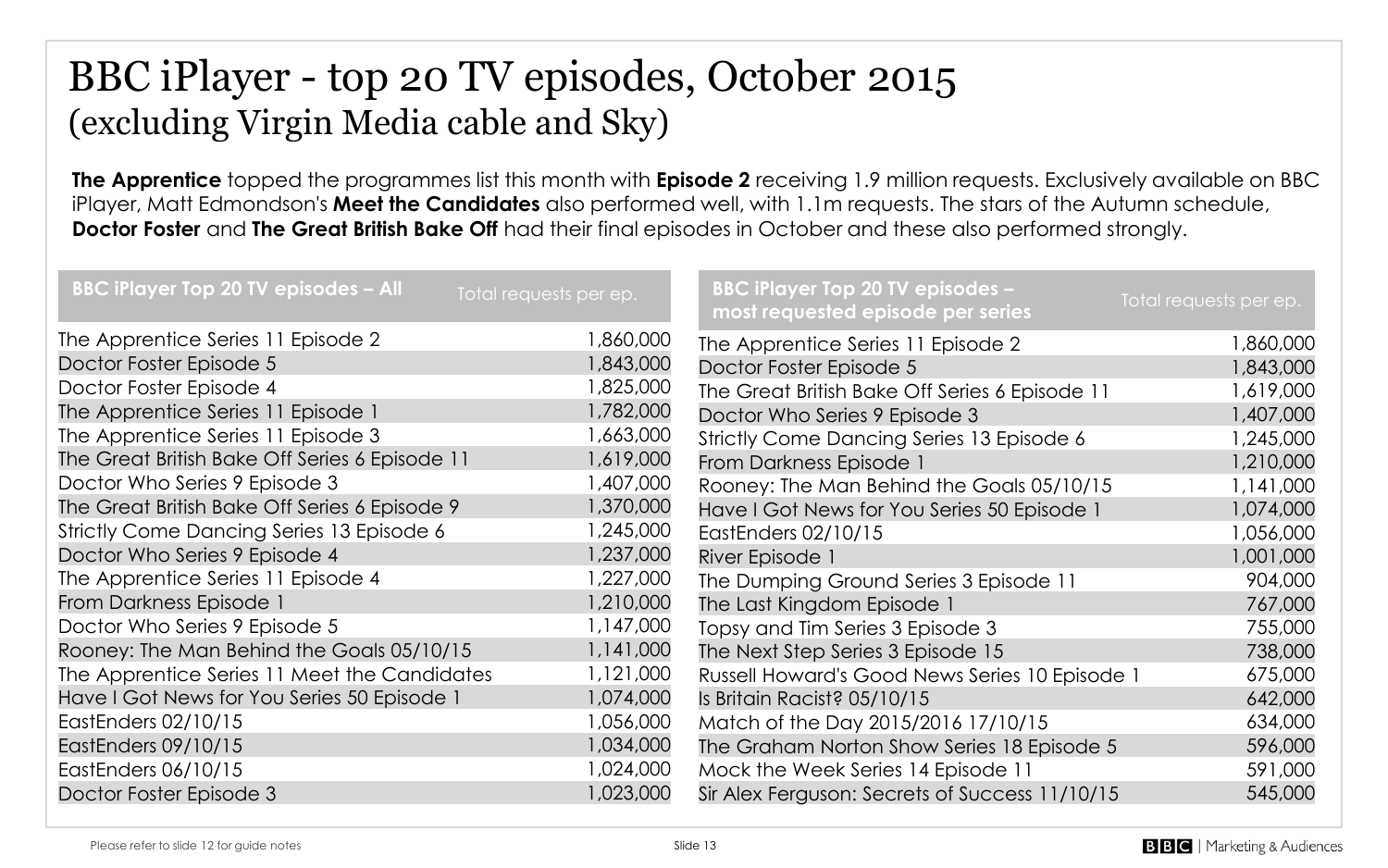### BBC iPlayer - top 20 radio episodes, October 2015

**The News Quiz** proved particularly popular this month, making up four of the top five most requested radio programmes. **Ken Bruce** also featured heavily as well as **Radio 1** and **Radio 2 Breakfast Shows.**

| <b>BBC iPlayer Top 20 Radio episodes - All</b>   | Total requests per ep. | <b>BBC iPlayer Top 20 Radio episodes -</b><br>most requested episode per series | Total requests per ep. |
|--------------------------------------------------|------------------------|---------------------------------------------------------------------------------|------------------------|
| The News Quiz Series 88 Episode 3                | 164,000                | The News Quiz Series 88 Episode 3                                               | 164,000                |
| The News Quiz Series 88 Episode 5                | 156,000                | Poirot Death in the Clouds 19/04/2008                                           | 141,000                |
| The News Quiz Series 88 Episode 4                | 152,000                | Hercule Poirot - The ABC Murders 23/06/07                                       | 127,000                |
| The News Quiz Series 88 Episode 6                | 152,000                | The Radio 1 Breakfast Show 23/10/2015                                           | 122,000                |
| Poirot Death in the Clouds 19/04/2008            | 141,000                | The Chris Evans Breakfast Show 23/10/2015                                       | 119,000                |
| Hercule Poirot - The ABC Murders 23/06/07        | 127,000                | Ken Bruce 12/10/2015                                                            | 108,000                |
| The Radio 1 Breakfast Show 23/10/2015            | 122,000                | The Unbelievable Truth Series 15 Episode 6                                      | 107,000                |
| The Chris Evans Breakfast Show 23/10/2015        | 119,000                | Just a Minute Series 73 Episode 1                                               | 105,000                |
| Ken Bruce 12/10/2015                             | 108,000                | Miss Marple The Murder at the Vicarage Episode 1                                | 105,000                |
| The Unbelievable Truth Series 15 Episode 6       | 107,000                | Desert Island Discs 25/10/2015                                                  | 99,000                 |
| Just a Minute Series 73 Episode 1                | 105,000                | Charles Paris Mystery Episode                                                   | 92,000                 |
| Ken Bruce 23/10/2015                             | 105,000                | The Archers 04/10/15                                                            | 85,000                 |
| Miss Marple The Murder at the Vicarage Episode 1 | 105,000                | Jeremy Vine 19/10/15                                                            | 83,000                 |
| Desert Island Discs 25/10/2015                   | 99,000                 | Miss Marple's Final Cases Episode 2                                             | 76,000                 |
| Ken Bruce 21/10/2015                             | 98,000                 | Scott Mills 30/09/15                                                            | 74,000                 |
| The Chris Evans Breakfast Show 22/10/2015        | 97,000                 | Steve Wright in the Afternoon 12/10/2015                                        | 74,000                 |
| Ken Bruce 22/10/2015                             | 94,000                 | Miss Marple The Body in the Library 30/04/2005                                  | 73,000                 |
| Just a Minute Series 73 Episode 2                | 94,000                 | Clara Amfo 23/10/15                                                             | 73,000                 |
| The Chris Evans Breakfast Show 09/10/2015        | 93,000                 | That Mitchell and Webb Sound Series 5 Episode 4                                 | 70,000                 |
| The Radio 1 Breakfast Show 16/10/15              | 93,000                 | 5LS Premier League Football Chelsea v Liverpool                                 | 70,000                 |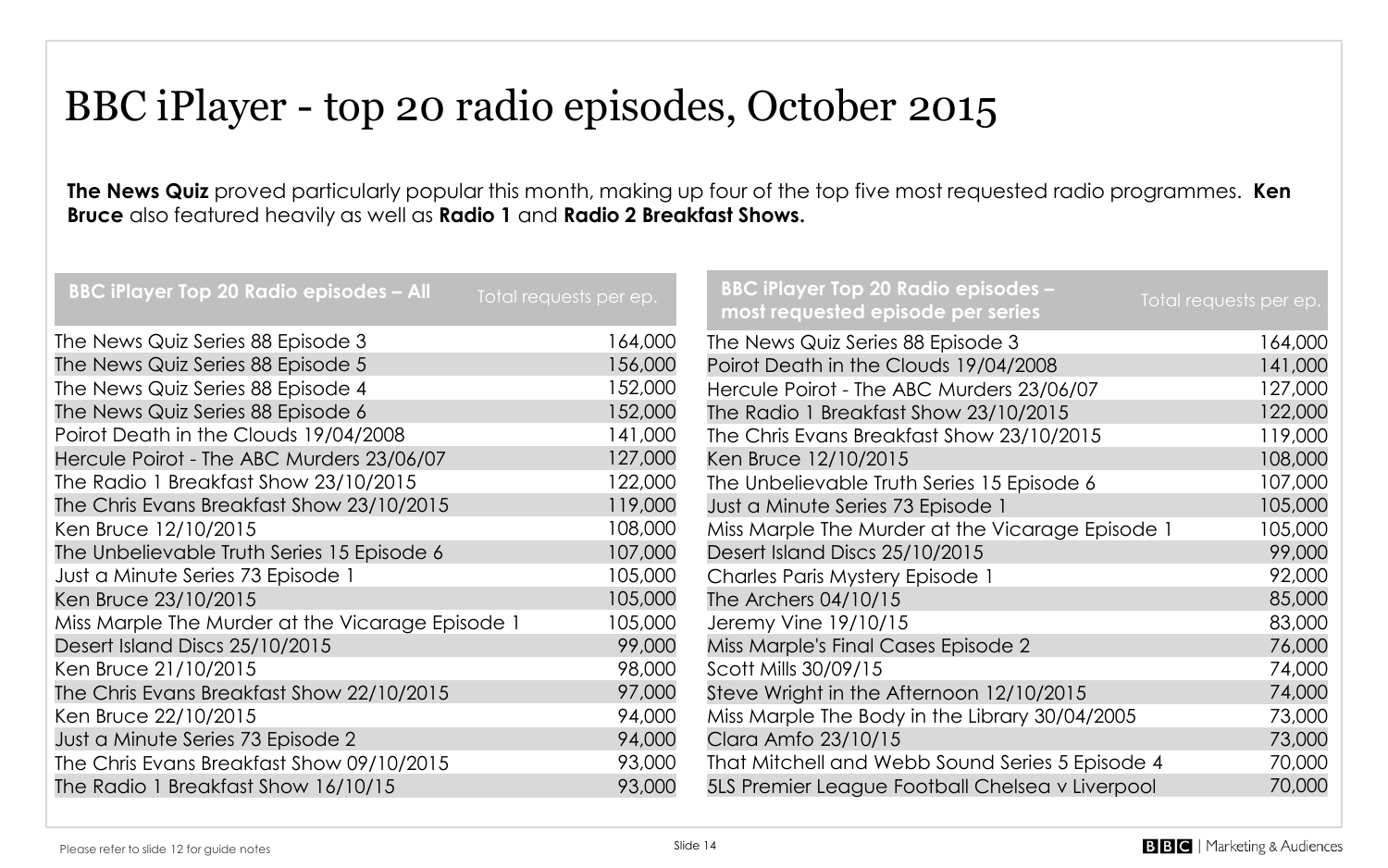### BBC iPlayer - top 20 TV episodes, September 2015\* (excluding Virgin Media cable and Sky)

*Note: we have included September top 20 tables in this report as well as October, since data issues prevented us from publishing a report in September 2015. Requests data was inflated by 18-25% in September*

While **The Great British Bake Off** was hugely popular in September, new drama series **Doctor Foster** did even better. The return of **Doctor Who** and **Strictly Come Dancing** boosted viewing even further, and an honourable mention must go to the **Doctor Who Prologue** – only available on iPlayer – which earned 869,000 requests (enough to put it in the top 20 in any other month).

| <b>BBC iPlayer Top 20 TV episodes - All</b>   | Total requests per ep. | <b>BBC iPlayer Top 20 TV episodes -</b><br>most requested episode per series | Total requests per ep. |
|-----------------------------------------------|------------------------|------------------------------------------------------------------------------|------------------------|
| Doctor Foster Episode 1 Episode 1             | 1,973,000              | Doctor Foster Episode 1 Episode 1                                            | 1,973,000              |
| The Great British Bake Off Series 6 Episode 5 | 1,930,000              | The Great British Bake Off Series 6 Episode 5                                | 1,930,000              |
| The Great British Bake Off Series 6 Episode 6 | 1,869,000              | Doctor Who Series 9 Episode 1                                                | 1,549,000              |
| The Great British Bake Off Series 6 Episode 7 | 1,841,000              | EastEnders 01/09/2015                                                        | 1,237,000              |
| The Great British Bake Off Series 6 Episode 8 | 1,748,000              | Lady Chatterley's Lover 06/09/15                                             | 1,091,000              |
| Doctor Foster Episode 2                       | 1,706,000              | Strictly Come Dancing Series 13 Episode 1                                    | 1,068,000              |
| Doctor Who Series 9 Episode 1                 | 1,549,000              | Cradle to Grave Episode 1                                                    | 1,052,000              |
| Doctor Foster Episode 3                       | 1,373,000              | The Next Step Series 3 Episode 7                                             | 940,000                |
| EastEnders 01/09/15                           | 1,237,000              | An Inspector Calls 13/09/15                                                  | 877,000                |
| EastEnders 11/09/15                           | 1,226,000              | The Gamechangers 15/09/15                                                    | 830,000                |
| EastEnders 18/09/15                           | 1,187,000              | Topsy and Tim Series 3 Episode 1                                             | 787,000                |
| EastEnders 15/09/15                           | 1,181,000              | Secrets of China Episode 2                                                   | 755,000                |
| EastEnders 17/09/15                           | 1,167,000              | The Go-Between 20/09/15                                                      | 678,000                |
| EastEnders 04/09/15                           | 1,111,000              | Casualty Series 30 Episode 3                                                 | 661,000                |
| Lady Chatterley's Lover 06/09/15              | 1,091,000              | Mock the Week Series 14 Episode 7                                            | 621,000                |
| EastEnders 08/09/15                           | 1,079,000              | Special Forces - Ultimate Hell Week Episode 2                                | 608,000                |
| EastEnders 03/09/15                           | 1,078,000              | Dragons' Den Series 13 Episode 9                                             | 605,000                |
| EastEnders 10/09/15                           | 1,078,000              | <b>Boy Meets Girl Episode 1</b>                                              | 579,000                |
| Strictly Come Dancing Series 13 Episode 1     | 1,068,000              | Would I Lie to You? Series 9 Episode 6                                       | 518,000                |
| Cradle to Grave Episode 1                     | 1,052,000              | Eat Well for Less? Series 2 Episode 1                                        | 503,000                |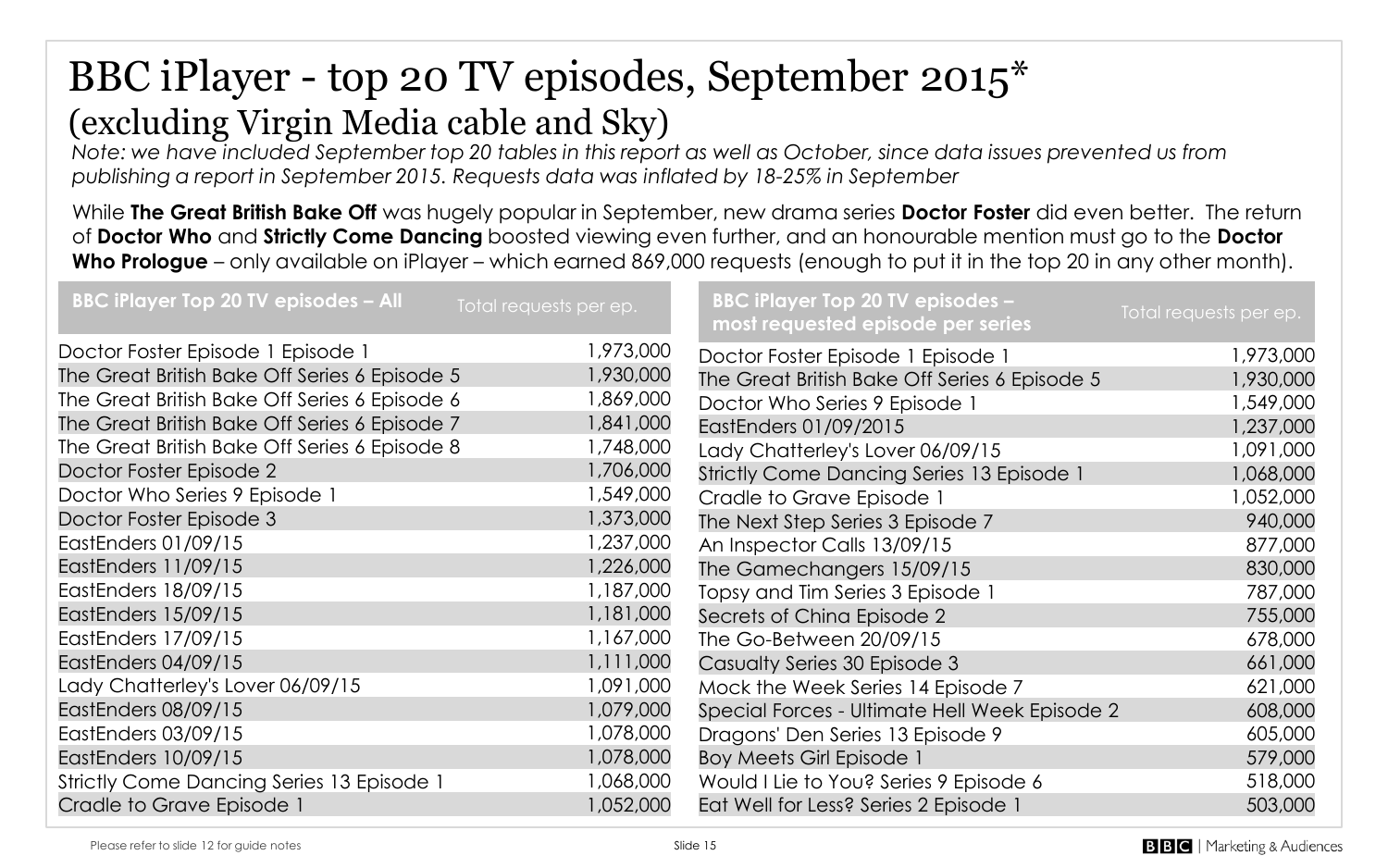# BBC iPlayer - top 20 radio episodes, September 2015\*

*\*Note: we have included September top 20 tables in this report as well as October, since data issues prevented us from publishing a report in September 2015*

**Radio 4 comedy The News Quiz** topped the chart for Radio episodes again in September, and **drama** also continued to prove popular.

| <b>BBC iPlayer Top 20 Radio episodes - All</b>      | Total requests per ep. | <b>BBC iPlayer Top 20 Radio episodes -</b><br>most requested episode per series | Total requests per ep. |
|-----------------------------------------------------|------------------------|---------------------------------------------------------------------------------|------------------------|
| The News Quiz Series 88 Episode 1                   | 162,000                | The News Quiz Series 88 Episode 1                                               | 162,000                |
| The Unbelievable Truth Series 15 Episode 3          | 157,000                | The Unbelievable Truth Series 15 Episode 3                                      | 157,000                |
| The Unbelievable Truth Series 15 Episode 4          | 148,000                | Miss Marple's Final Cases Tape-Measure Murder Ep 1                              | 131,000                |
| The Unbelievable Truth Series 15 Episode 2          | 137,000                | Dead Ringers Series 15 Episode 5                                                | 115,000                |
| The News Quiz Series 88 Episode 2                   | 135,000                | The Chris Evans Breakfast Show 25/09/2015                                       | 103,000                |
| The Unbelievable Truth Series 15 Episode 5          | 134,000                | Agatha Christie Crooked House Episode 1                                         | 102,000                |
| Miss Marple's Final Cases Tape-Measure Murder Ep 1  | 131,000                | Ken Bruce 23/09/2015                                                            | 102,000                |
| Dead Ringers Series 15 Episode 5                    | 115,000                | The Radio 1 Breakfast Show 25/09/15                                             | 99,000                 |
| Dead Ringers Series 15 Episode 4                    | 104,000                | The Archers 01/09/15                                                            | 95,000                 |
| The Chris Evans Breakfast Show 25/09/15             | 103,000                | That Mitchell and Webb Sound Series 5 Episode 1                                 | 92,000                 |
| Agatha Christie Crooked House Episode 1             | 102,000                | Desert Island Discs 20/09/15                                                    | 92,000                 |
| Ken Bruce 23/09/2015                                | 102,000                | Poirot The Adventure of the Clapham Cook 31/08/2015                             | 91,000                 |
| The Radio 1 Breakfast Show 25/09/15                 | 99,000                 | Wimsey Five Red Herrings Episode 1                                              | 85,000                 |
| The Archers 01/09/15                                | 95,000                 | Clara Amfo 23/09/2015                                                           | 81,000                 |
| That Mitchell and Webb Sound Series 5 Episode 1     | 92,000                 | Test Match Special England v Australia 11/09/2015                               | 78,000                 |
| Desert Island Discs 20/09/15                        | 92,000                 | Saturday Drama 13/11/2010                                                       | 68,000                 |
| Poirot The Adventure of the Clapham Cook 31/08/2015 | 91,000                 | Meet David Sedaris Series 5 Episode 6                                           | 67,000                 |
| The Chris Evans Breakfast Show 18/09/15             | 90,000                 | 5LS Premier League Football Man U v Sun 26/09/2015                              | 67,000                 |
| The Chris Evans Breakfast Show 11/09/15             | 88,000                 | Jeremy Vine 14/09/15                                                            | 66,000                 |
| The Radio 1 Breakfast Show with Nick Grimshaw       | 88,000                 | Steve Wright in the Afternoon 14/09/2015                                        | 64,000                 |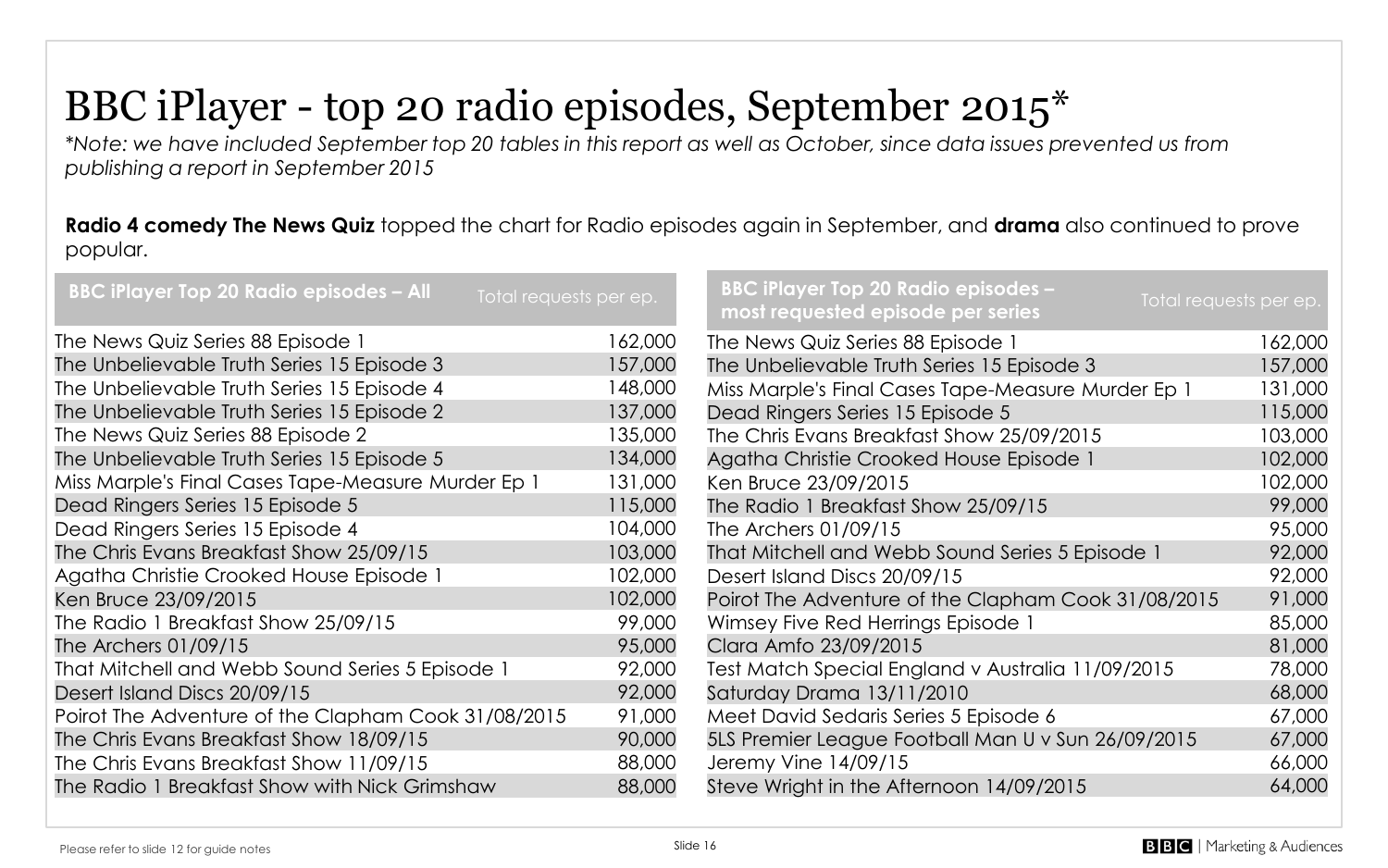# BBC iPlayer – use for TV online by time of day, October 2015

The scale for each line on this graph is different – traditional TV viewing is far higher than BBC iPlayer use. However it shows the **relative usage** pattern by time of day – with BBC iPlayer use (for TV) being closer to the pattern of TV viewing, than of internet use, with proportionally more viewing in daytime and late peak



Sources – TV from BARB October 2015, internet from Nielsen March 2012, BBC iPlayer from BBC iStats October 2015- see footnotes on final page for more detail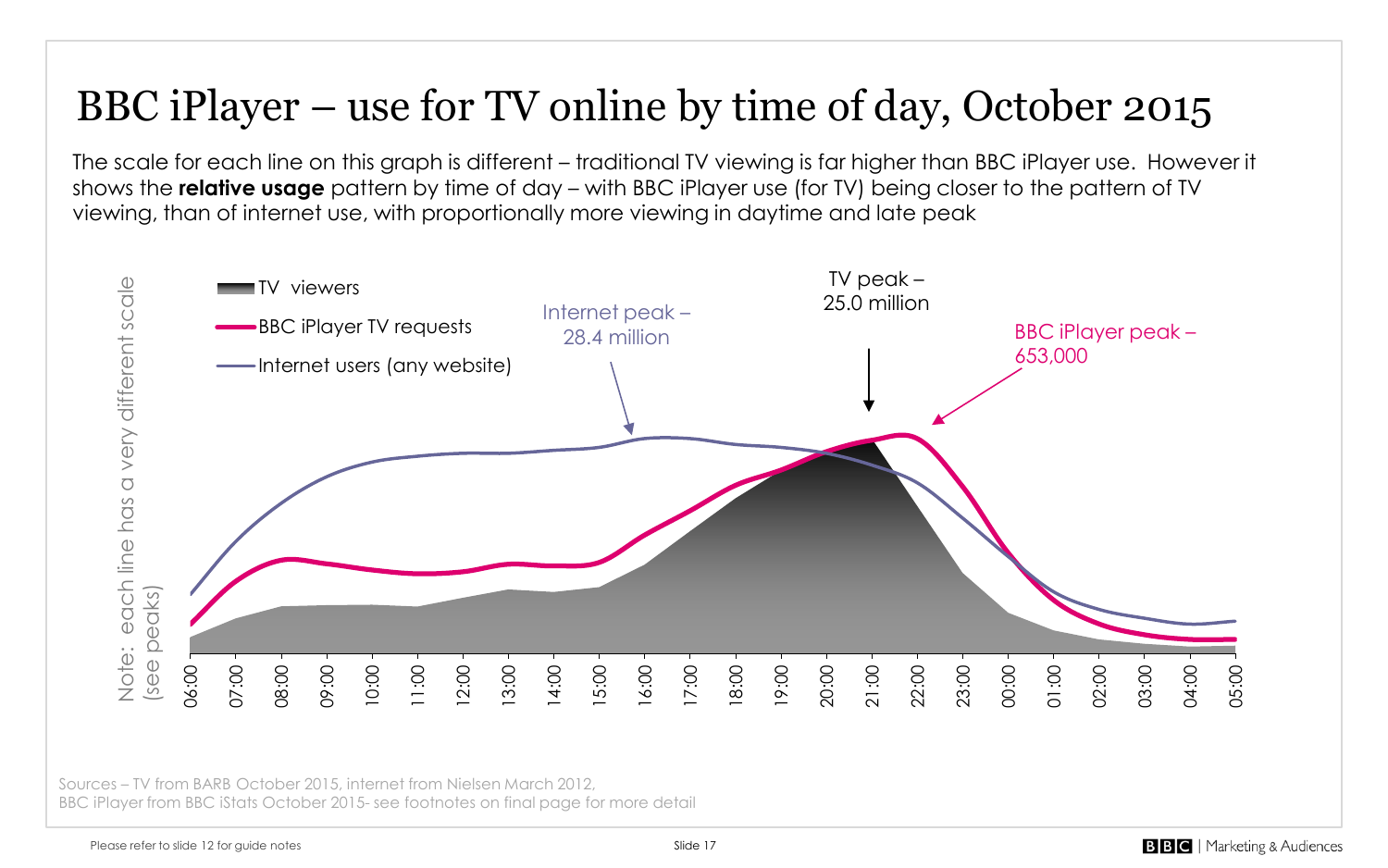# BBC iPlayer – use for radio online by time of day, October 2015

The scale for each line on this graph is different – traditional radio listening is far higher than BBC iPlayer use. However it shows the **relative usage pattern** by time of day – with BBC iPlayer use (for radio) being in-between the pattern of radio listening and internet use, with proportionally more listening in daytime and evening compared with the traditional linear breakfast peak.



Sources – radio from RAJAR Q3 2015, internet from Nielsen March 2012, BBC iPlayer from BBC iStats October 2015 - see footnotes on final page for more detail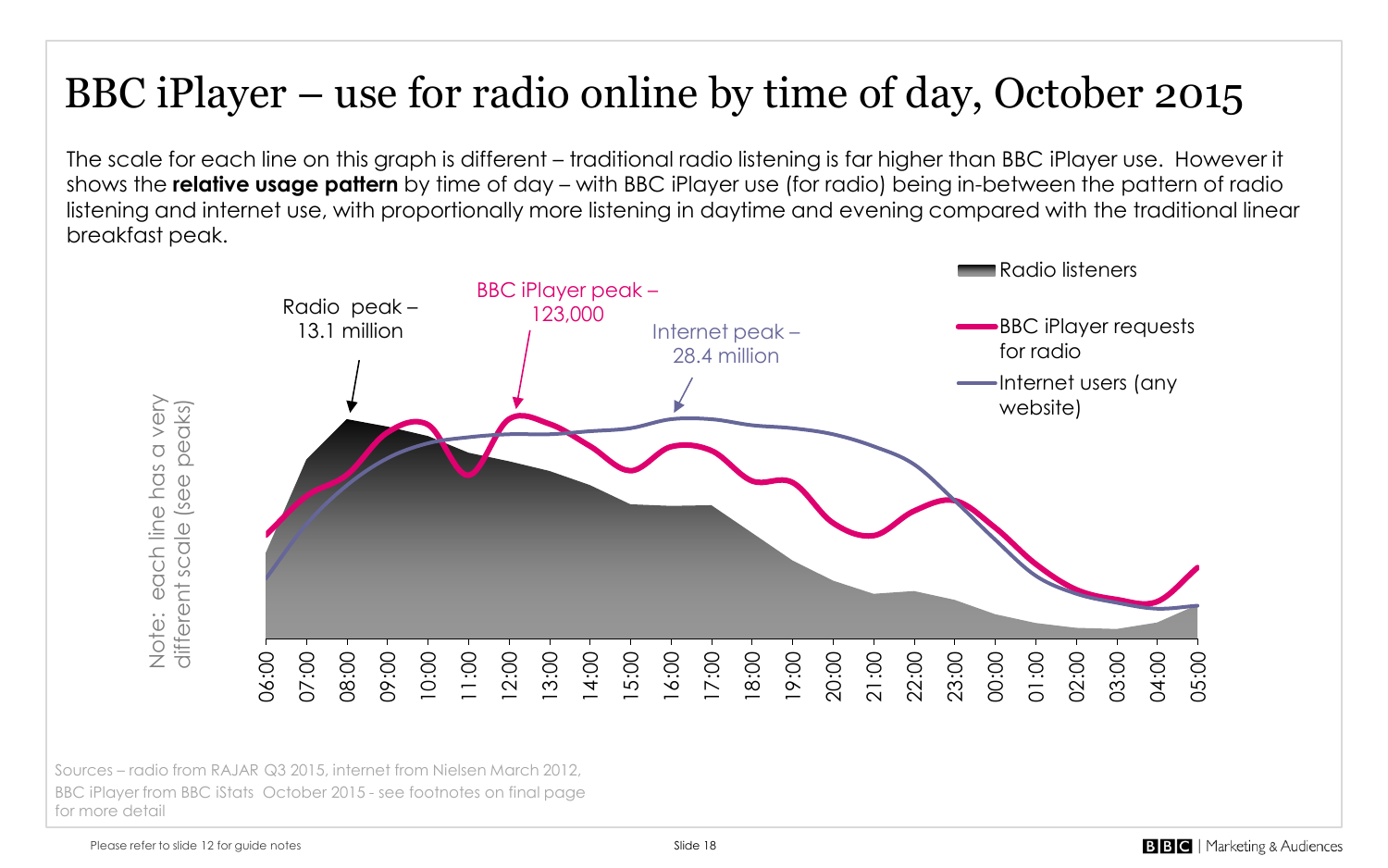# TV & iPlayer Product: demographics of BBC iPlayer users

BBC iPlayer usage is equally balanced between men and women, with the largest share of our audience aged between 16 and 34.



Sources: ART (1000 UK adults each month) or CMI from Q1 14 onwards / BARB. Data up to Q3 2015, RAJAR Q3 15